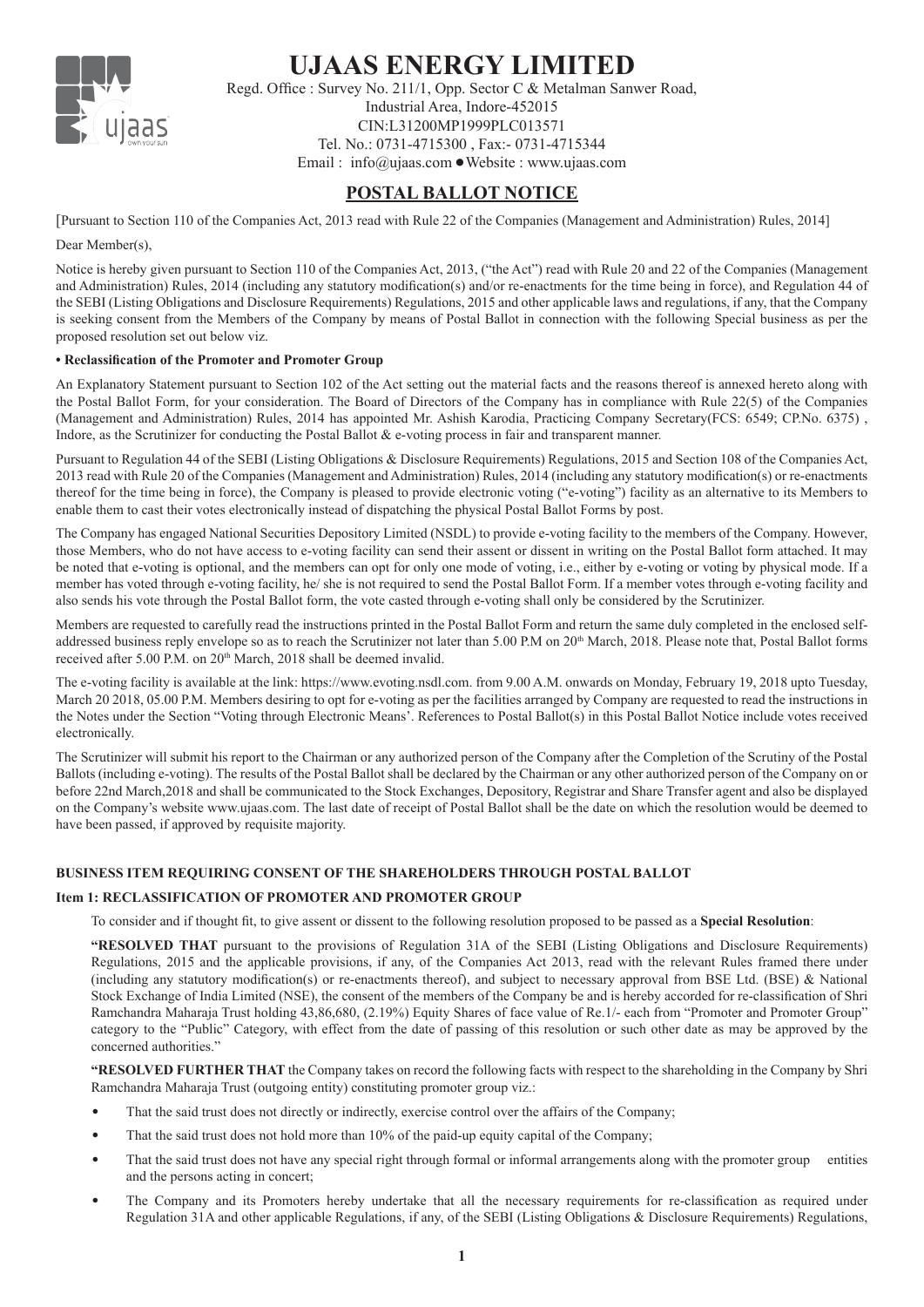2015 and other applicable laws be fulfilled to give effect to this resolution and also takes on record that increase in the level of public shareholding pursuant to re-classification of promoter shall not be counted towards achieving compliance with minimum public shareholding requirement under rule 19A of the Securities Contracts (Regulation) Rules, 1957, and provisions of these regulations.

The event of re-classification shall be disclosed to the Stock Exchanges as a material event in accordance with provisions of these regulations"

**RESOLVED FURTHER THAT** after such re-classification, Shri Ramchandra Maharaja Trust shall cease to be the part of the promoter and/ or promoter group of the Company.

**RESOLVED FURTHER THAT** the Board be and is hereby authorized to take all such steps as may be necessary, proper and expedient to give effect to this Resolution.

**RESOLVED FURTHER THAT** Mr. Anurag Mundra, Joint Managing Director and Ms. Shilpi Singh, Company Secretary and Compliance Officer of the Company be and are hereby severally authorized to make application to the Securities and Exchange Board of India (SEBI), BSE Ltd & National Stock Exchange of India Ltd. (NSE) and to do all such acts, deeds, and things as may be considered necessary and expedient in this regard."

#### Registered Office: By the Order of the Board<br> **By the Order of the Board Property No. 211/1, Opp. Sector C& Metalman Survey No. 211/1, Opp. Sector C& Metalman Sanwer Road, Indore (M.P.)-452015**

**Sd/- Place: Indore Shilpi Singh Date: February 13, 2018 Company Secretary Membership No. A35225**

#### **NOTES:**

- 1. An Explanatory Statement pursuant to Section 102 of the Companies Act, 2013 relating to the Special Business to be transacted by the postal ballot is annexed hereto.
- 2. The Postal Ballot Notice is being sent to the Members whose names appear in the Register of Members/ List of Beneficial Owners as received from the National Securities Depository Limited (NSDL) and Central Depository Services (India) Limited as on February 09, 2018.
- 3. The Postal Ballot Notice is being sent to Members in electronic form to the email addresses registered with their Depository Participants (in case of electronic shareholding)/ the Company's registrar and share transfer agent (in case of physical shareholding). For Members whose email IDs are not registered, physical copies of the Postal Ballot Notice are being sent by permitted mode along with a Business Reply Envelope.
- 4. Members whose names appear on the Register of Members/ List of Beneficial Owners as on February 09, 2018 will be considered for the purpose of voting. A person who is not a Member as on the relevant date should treat this notice for information purpose only.
- 5. Resolution passed by Members with requisite majority, through Postal Ballot shall be deemed to have been passed at a General Meeting of Members convened on that behalf.
- 6. Members can opt for one mode of voting, i.e., either by physical ballot or e-voting. In case of Members cast their votes through both the modes, votes cast through e-voting shall be treated as valid and votes cast through physical Postal Ballot Forms will be treated as invalid.
- 7. In case of a Member wishes to obtain a printed Postal Ballot Form or a duplicate, he or she may send an email to cs@ujaas.com . The Company or the Registrar and Share Transfer agent may send the same alongwith Business Reply Envelope to the Member.
- 8. The voting period will commence on February 19, 2018 (9.00 a.m.) and ends on March 20, 2018 (5.00 p.m.).
- 9. In compliance with Section 108 of the Companies Act, 2013 and the Rules made thereunder, the Company has provided the facility to the members to exercise their votes electronically and vote on all resolution through e-voting services facility arranged by NSDL. The instruction for electronic voting are annexed to this Notice.
- 10. Members cannot exercise votes by proxy.
- 11. The Notice is being published in Choutha Sansar (Hindi) and Free Press (English) newspaper and will also be available on the website of the Company http://www.ujaas.com.
- 12. Members wishing to exercise their vote by physical postal ballot are requested to carefully read the instructions printed on the Postal Ballot Form and return the Form duly completed and signed, in the enclosed Business Reply Envelope to the Scrutinizer, so that it reaches the Scrutinizer not later than the close of working hours (i.e. 5.00 P.M.) on March 20, 2018. Postal Ballot Forms received after (i.e. 5.00 P.M.) on March 20, 2018 shall be deemed invalid.
- 13. The Scrutinizer will submit his report to the Chairman or any other person authorized by the Chairman after the completion of scrutiny, and the result of the voting by postal ballot will be announced by the Chairman or any director of the Company duly authorized, on or before March 22, 2018 and will also be displayed on the Company website (www.ujaas.com), and communicated to the stock exchanges, depository, registrar and share transfer agent on the said date.
- 14. The resolution, if passed by the requisite majority, shall be deemed to have been passed on March 20, 2018 i.e., the last date specified for receipt of duly completed postal ballot forms or e-voting. All the material documents referred to in the explanatory statement will be available for inspection at the registered office of the Company during office hours on all working days from the date of dispatch until the last date for receipt of votes by postal ballot / e-voting.
- 15. Members having any grievances may contact Ms. Shilpi Singh, Company Secretary and Compliance Officer at the Corporate Office of the Company situated at 701, NRK Business Park, Near Vijay Nagar Square-452010, Tel. Phone: 0731- 4715300 or through e-mail at cs@ujaas. com.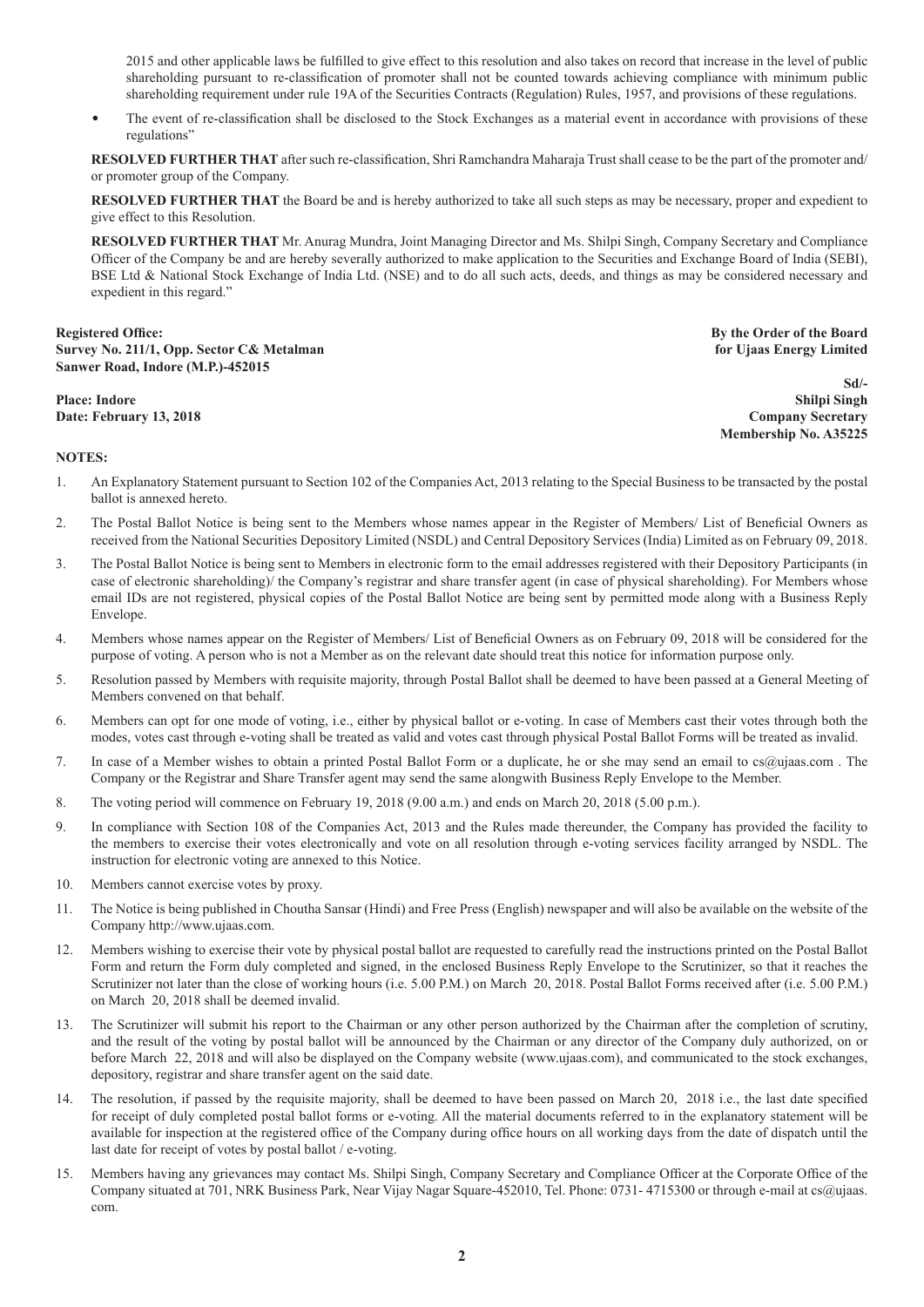#### **VOTING THROUGH ELECTRONIC MEANS**

#### **How do I vote electronically using NSDL e-Voting system?**

*The way to vote electronically on NSDL e-Voting system consists of "Two Steps" which are mentioned below:*

**Step 1 : Log-in to NSDL e-Voting system at https://www.evoting.nsdl.com/**

#### **Step 2 : Cast your vote electronically on NSDL e-Voting system.**

#### **Details on Step 1 is mentioned below:**

#### **How to Log-in to NSDL e-Voting website?**

- 1. Visit the e-Voting website of NSDL. Open web browser by typing the following URL: https://www.evoting.nsdl.com/ either on a Personal Computer or on a mobile.
- 2. Once the home page of e-Voting system is launched, click on the icon "Login" which is available under 'Shareholders' section.
- 3. A new screen will open. You will have to enter your User ID, your Password and a Verification Code as shown on the screen.

*Alternatively, if you are registered for NSDL eservices i.e. IDEAS, you can log-in at https://eservices.nsdl.com/ with your existing IDEAS login. Once you log-in to NSDL eservices after using your log-in credentials, click on e-Voting and you can proceed to Step 2 i.e. Cast your vote electronically.*

*4. Your User ID details are given below*

| Manner of holding shares i.e. Demat (NSDL or CDSL)<br>or Physical | Your User ID is:                                                                                                                                                              |
|-------------------------------------------------------------------|-------------------------------------------------------------------------------------------------------------------------------------------------------------------------------|
| a) For Members who hold shares in demat account with<br>NSDL.     | 8 Character DP ID followed by 8 Digit Client ID<br>For example if your DP ID is IN300*** and Client ID is<br>$12******$ then your user ID is IN300***12******.                |
| b) For Members who hold shares in demat account with<br>CDSL.     | 16 Digit Beneficiary ID<br>For example if your Beneficiary ID is 12***************<br>then your user ID is $12****************$                                               |
| c) For Members holding shares in Physical Form.                   | EVEN Number followed by Folio Number registered with<br>the company<br>For example if folio number is 001 <sup>***</sup> and EVEN is 101456<br>then user ID is $101456001***$ |

- 5. Your password details are given below:
	- a. If you are already registered for e-Voting, then you can user your existing password to login and cast your vote.
	- b. If you are using NSDL e-Voting system for the first time, you will need to retrieve the 'initial password' which was communicated to you. Once you retrieve your 'initial password', you need enter the 'initial password' and the system will force you to change your password.
	- c. How to retrieve your 'initial password'?
		- i. If your email ID is registered in your demat account or with the company, your 'initial password' is communicated to you on your email ID. Trace the email sent to you from NSDL in your mailbox. Open the email and open the attachment i.e. a .pdf file. Open the .pdf file. The password to open the .pdf file is your 8 digit client ID for NSDL account, last 8 digits of client ID for CDSL account or folio number for shares held in physical form. The .pdf file contains your 'User ID' and your 'initial password'.
		- ii. If your email ID is not registered, your 'initial password' is communicated to you on your postal address.
- 6. If you are unable to retrieve or have not received the " Initial password" or have forgotten your password:
	- a. Click on **"Forgot User Details/Password?"**(If you are holding shares in your demat account with NSDL or CDSL) option available on www.evoting.nsdl.com.
	- b. **Physical User Reset Password?"** (If you are holding shares in physical mode) option available on www.evoting.nsdl.com.
	- c. If you are still unable to get the password by aforesaid two options, you can send a request at evoting@nsdl.co.in mentioning your demat account number/folio number, your PAN, your name and your registered address.
- 7. After entering your password, tick on Agree to "Terms and Conditions" by selecting on the check box.
- 8. Now, you will have to click on "Login" button.
- 9. After you click on the "Login" button, Home page of e-Voting will open.

#### **Details on Step 2 is given below:**

#### **How to cast your vote electronically on NSDL e-Voting system?**

- 1. After successful login at Step 1, you will be able to see the Home page of e-Voting. Click on e-Voting. Then, click on Active Voting Cycles.
- 2. After click on Active Voting Cycles, you will be able to see all the companies "EVEN" in which you are holding shares and whose voting cycle is in active status.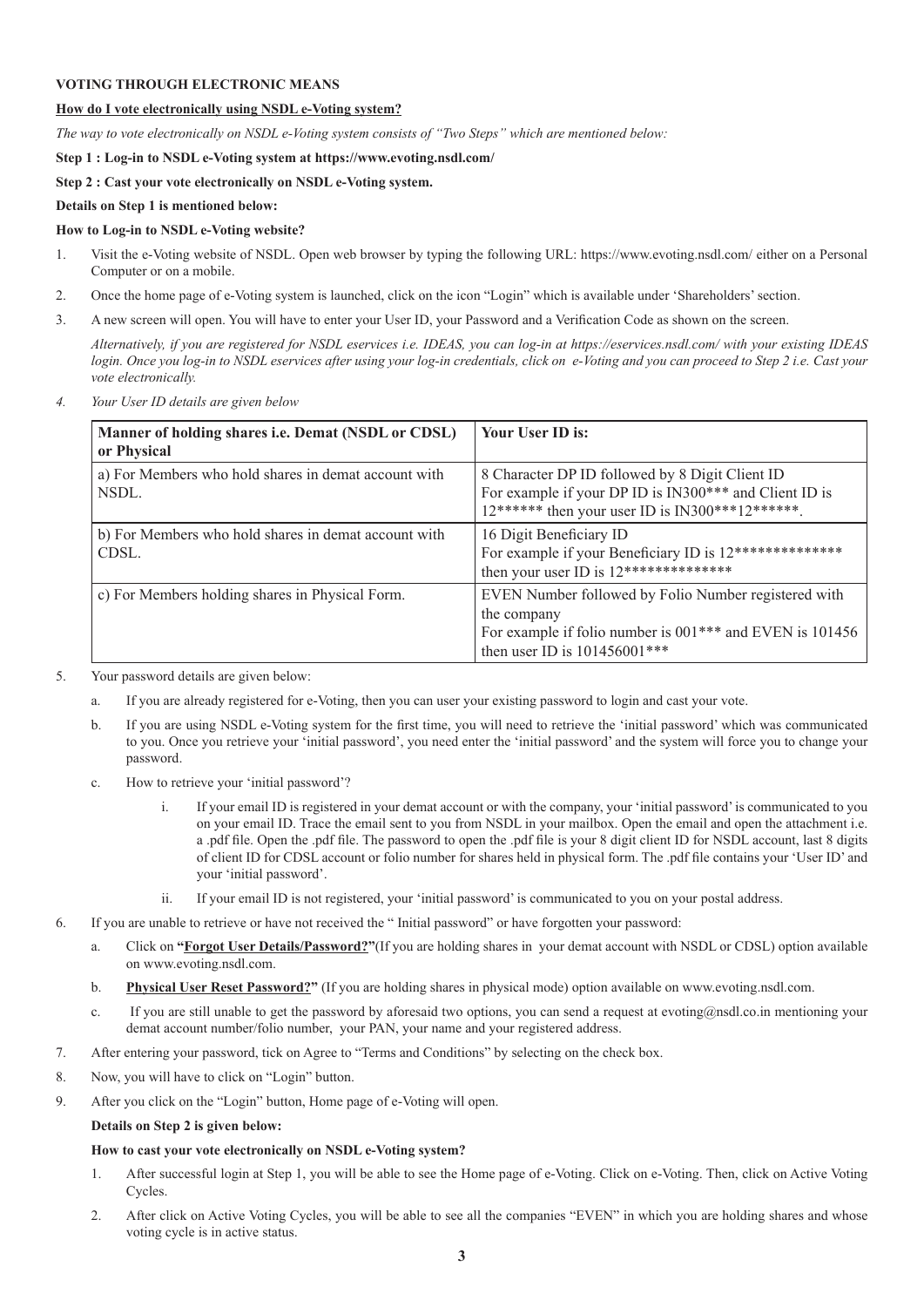- 3. Select "EVEN" of company for which you wish to cast your vote.
- 4. Now you are ready for e-Voting as the Voting page opens.
- 5. Cast your vote by selecting appropriate options i.e. assent or dissent, verify/modify the number of shares for which you wish to cast your vote and click on "Submit" and also "Confirm" when prompted.
- 6. Upon confirmation, the message "Vote cast successfully" will be displayed.
- 7. You can also take the printout of the votes cast by you by clicking on the print option on the confirmation page.
- 8. Once you confirm your vote on the resolution, you will not be allowed to modify your vote.

#### **General Guidelines for shareholders**

- A. Institutional shareholders (i.e. other than individuals, HUF, NRI etc.) are required to send scanned copy (PDF/JPG Format) of the relevant Board Resolution/ Authority letter etc. with attested specimen signature of the duly authorized signatory(ies) who are authorized to vote, to the Scrutinizer by e-mail to ashishkarodia@gmail.com with a copy marked to evoting@nsdl.co.in.
- B. The e-voting period commences on February 19, 2018 (09:00 a.m.) and ends on March 20, 2018 (5.00 p.m.). During this period, Members of the Company holding shares either in physical form or in dematerialized form, as on the relevant date i.e. February 09, 2018, may cast their vote electronically. The e-voting module shall be disabled by NSDL for voting thereafter. Once the vote on a resolution is cast by a Member, he or she will not be allowed to change it.
- C. The voting rights of Members shall be in proportion to their share of the paid-up equity share capital of the Company as on the relevant date i.e. February 09, 2018. Voting rights in the postal ballot / e-voting cannot be exercised by a proxy, though corporate and institutional shareholders shall be entitled to vote through their authorized representatives with proof of their authorization.
- D. In case of any queries, you may refer the Frequently Asked Questions (FAQs) for Shareholders and e-voting user manual for Shareholders available at the download section of www.evoting.nsdl.com or call on toll free no.: 1800-222-990 or send a request at evoting@nsdl.co.in.

#### **STATEMENT SETTING OUT THE MATERIAL FACTS PURSUANT TO SECTION 102 OF THE COMPANIES ACT, 2013**

#### **Item No. 1**

Mr. Vikalp Mundra (Joint Managing Director) and Mrs. Vandana Mundra (spouse of Mr. Vikalp Mundra) resigned from the trusteeship of Shri Ramchandra Maharaj Trust, (religious trust) (Promoter Group) on 28th December 2017. The Company has received request letter from Shri Ramchandra Maharaj Trust, to reclassify the shareholding of the Trust from 'Promoter Group Category' to 'Public Group Category' as Mr. Vikalp Mundra or any of his family members and Relatives do not have any control over the affairs or the decision-making process of the said trust. Further, the new trustees of the Trust are not connected directly or indirectly, whatsoever, with any activity of the Company and does not have any relationship with the Promoters of the Company. They have also never held at any time; any position of Key Managerial Personnel in the Company. They also do not have any special rights through formal or informal arrangements with the Company or Promoters or any person in the Promoter Group. They are also never privy to any price sensitive information of the Company

The details of shareholding of Shri Ramchandra Maharaj Trust in the Company are as under:

| $\mathbf{S}.\mathbf{No}$ . | Name of the applicant         | <b>No. of Equity shares</b> | % of Shareholding |
|----------------------------|-------------------------------|-----------------------------|-------------------|
|                            | Shri Ramchandra Maharaj Trust | 43,86,680                   | 2.19              |

The proposed re-classification of the shareholding of the Promoter Group entity mentioned in table given above is not pursuant to Regulation 31A (5) or (6) of the Listing Regulations, 2015. However, in accordance with Regulation 31A of the Listing Regulations, 2015, the said re-classification requires the approval of the stock exchanges, where the shares of the Company are listed.

Further, in terms of the procedure adopted by the stock exchanges for granting such approval, the Stock Exchanges, inter alia, require that the Company shall obtain the consent of the shareholders of the Company, for re-classification, keeping with the requirement of the stock exchanges, the Board of Directors recommends passing of Special Resolution through Postal Ballot.

All the documents referred in the Notice are available for inspection by the shareholders at the Registered Office of the Company on all working days except Public holidays, Saturdays and Sundays between 11.00 a.m. to 01.00 p.m. upto March 20, 2018 (end of voting period), the last date for the receipt of postal ballot forms.

None of the Directors, Key Managerial personnel and/or relatives of the Company are interested or concerned, financially or otherwise in the said resolution except to the extent of their respective shareholding, if any, in the Company.

**Registered Office:** By the Order of the Board **Board By the Order of the Board Survey No. 211/1, Opp. Sector C& Metalman for Ujaas Energy Limited Sanwer Road, Indore (M.P.)-452015**

**Place: Indore Shilpi Singh Date: February 13, 2018 Company Secretary**

**Sd/- Membership No. A35225**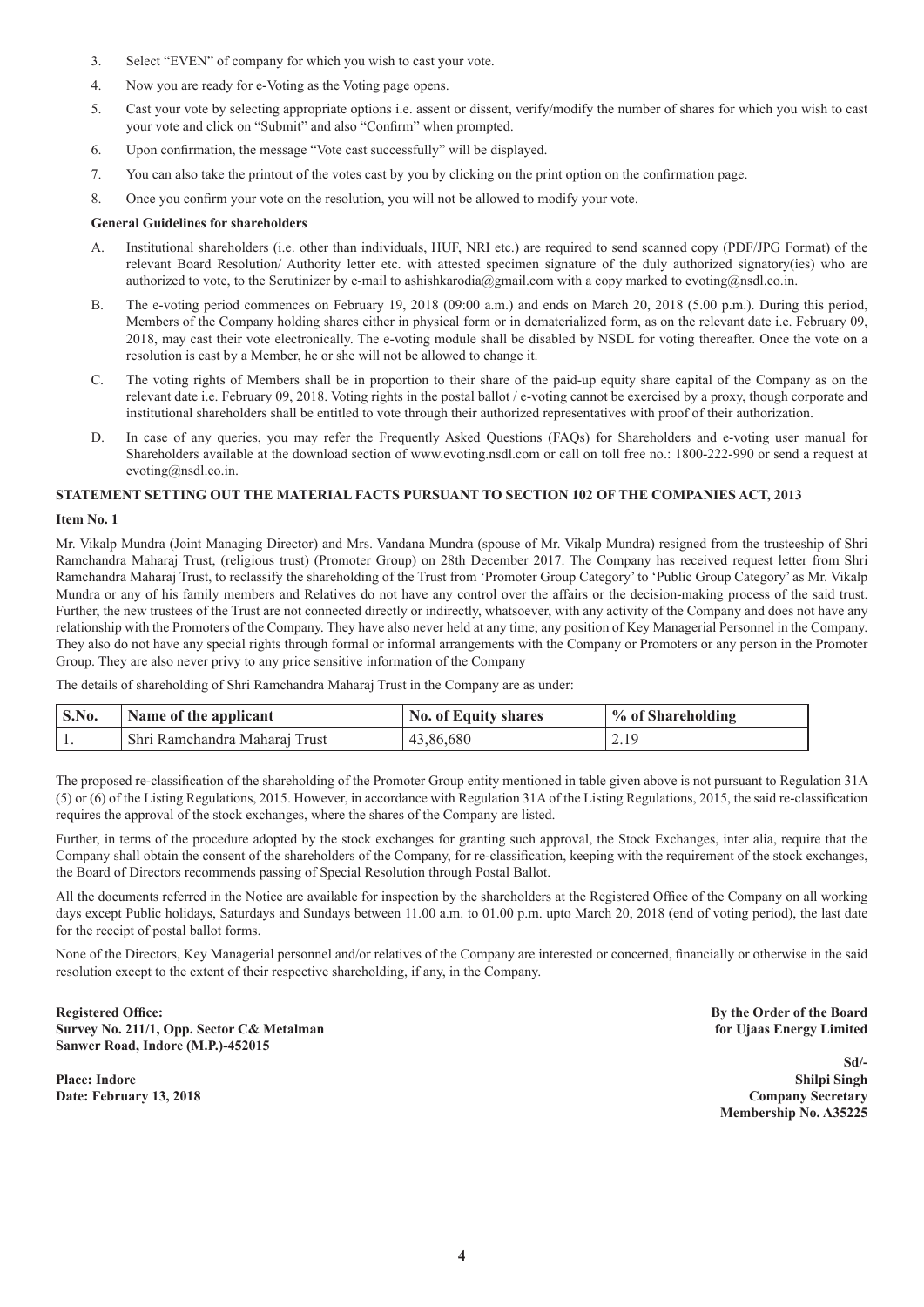

**UJAAS ENERGY LIMITED CIN: L31200MP1999PLC013571** Regd. Office : Survey No. 211/1, Opp. Sector C& Metalman Sanwer Road, Industrial Area, Indore-452015 Tel. No. 0731-4715300, Fax:- 0731-4715344 e-mail:info@ujaas.com;Website:www.ujaas.com

## $S.No.$ : **POSTAL BALLOT FORM** (to be returned to the Scrutinizer appointed by the Company)

- 1. Name and Registered address : of the Sole/ first named Member (in BLOCK LETTERS)
- 2. Name(s) of the joint Member(s),  $\therefore$ If any
- 3. Folio No. / DP ID\* / Client ID\* : (\*applicable only to members holding equity shares in Dematerialized form)
- 4. Number of Equity shares as on 09.02.2018 :
- 5. I / we hereby exercise my / our vote(s) in respect of the following resolution to be passed through Postal Ballot for the business stated in the Postal Ballot Notice dated February 13,2018, by conveying my / our assent or dissent to the said resolution by placing a tick mark  $(\sqrt{})$  in the appropriate box given below:

| Sr.<br>No. | <b>Description of Resolution</b>                                                                     | <b>Type of</b><br><b>Resolution</b> | I/We assent to<br>the Resolution<br>(FOR) | I/We dissent to<br>the Resolution<br>(AGAINST) |  |
|------------|------------------------------------------------------------------------------------------------------|-------------------------------------|-------------------------------------------|------------------------------------------------|--|
|            | Reclassification of Shri Ramchandra Maharaj Trust<br>from Promoter Group Category to Public Category | Special                             |                                           |                                                |  |

Place:

Place:<br>
Date: Signature of the Member

# **NOTE:**

1. Please read the instructions printed overleaf before exercising your vote through this form or e-voting.

2. Last day for the receipt of Postal Ballot Forms by the Scrutinizer is Tuesday, March 20, 2018.

# **UJAAS ENERGY LIMITED**

### **Electronic Voting Particulars**

### **The e-voting facility is available at the link https://www.evoting.nsdl.com. The electronic voting particulars are set out as follows:**

| <b>EVEN</b><br>(E-Voting Event Number) | <b>User ID</b> | <b>Password</b> |  |
|----------------------------------------|----------------|-----------------|--|
|                                        |                |                 |  |

The e-voting facility will be available during the following voting period:-

| Commencement of e-voting     | End of e-voting            |
|------------------------------|----------------------------|
| February 19,2018 (9.00 A.M.) | March, 20 2018 (5.00 P.M.) |